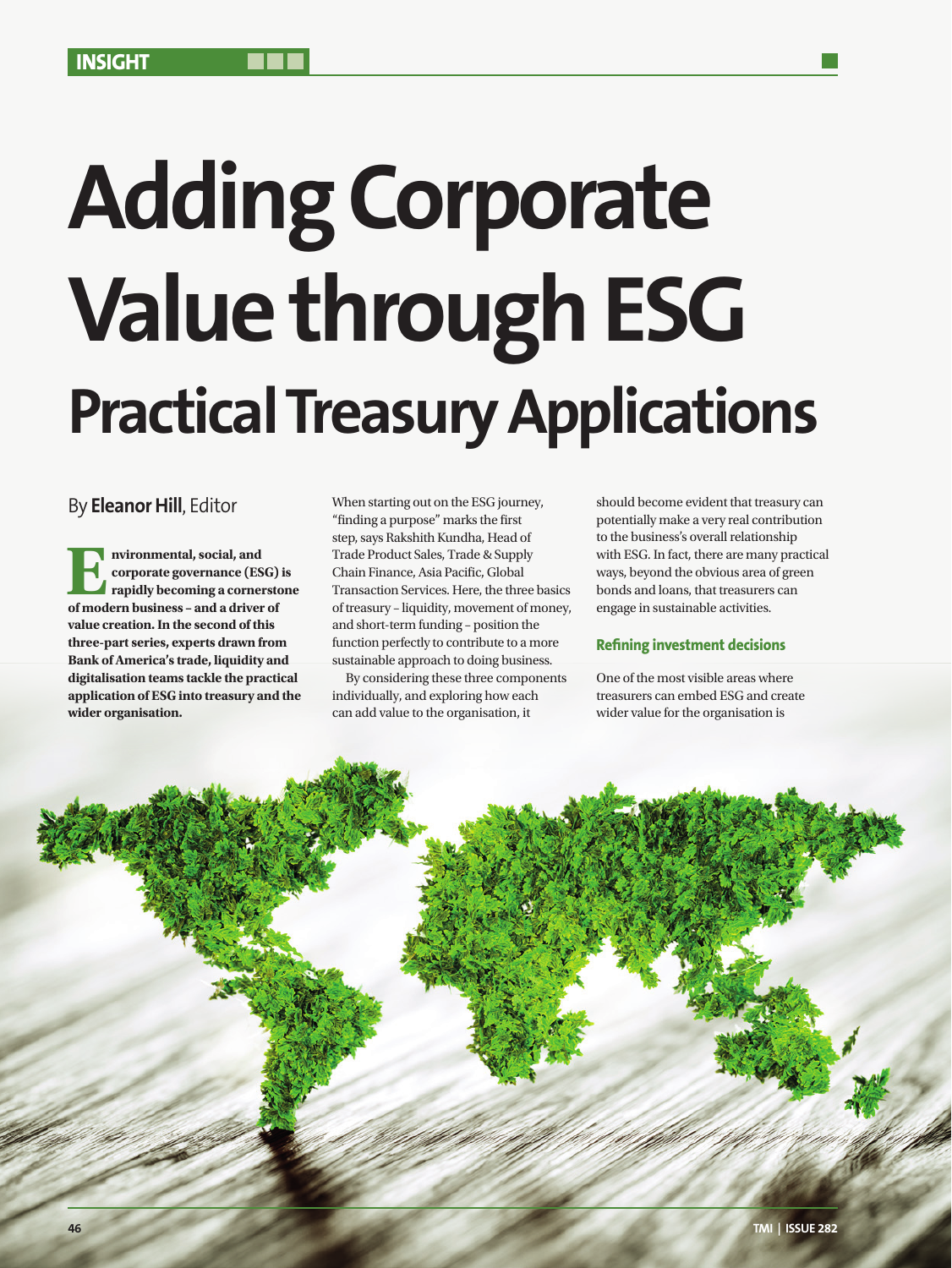sustainable investing, notes Alvin Poh, Head of Global Liquidity Platform and Head of Liquidity & Balance Sheet, Asia, Global Transaction Services.

He explains: "In the past 12 to 18 months, banks and money market funds have been introducing green and sustainable investment options, linking cash to renewable energy, for example. These are becoming increasingly popular with a range of corporates looking for new ways to drive value through their short-term investments, in what continues to be a tough interest rate environment. And corporates have the peace of mind that their money is safely deposited with their institution of choice – offering additional ESG benefits without compromising counterparty risk."

ESG-related money market funds (MMFs) are also emerging, as part of a recent shift towards a broader ESG perspective in the financial services product set. Here, the impact of corporate behaviour on issues including climate change, education, poverty, equality, and health are being addressed – through ESG portfolios. The robust due diligence performed on these portfolios proved attractive during the Covid-19 selloff, since the funds proved resilient to market shocks.

Despite the attraction of sustainable investments, there are additional checks that corporates might wish to perform before investing, notes Poh. "First and foremost, assessing the increasing number of ESG investment options calls for policy direction," he says. "This should tease out the challenges and opportunities that exist, as they relate to the company's specific ESG goals, compared with traditional investment portfolios."

When considering available ESG investments, it is also vital for treasurers to retain an anchor on quality in terms of the investment itself and the green credentials that are applied to it by providers, as well as the issues being tackled, says Poh. "Many banks use an accredited external ESG assessor to certify whether the funds deployed by the bank meet its sustainability criteria – something all investors should at least be aware of," he adds.

### **Improving supplier relationships**

Another impactful area where treasurers can contribute to the organisation's overall ESG goals is the supply chain.

66

*A paperless workflow enables the use of new emerging technologies like machine learning and AI, thereby driving even greater efficiencies and business insights to support the wider organisation.*

Several leading companies have a procurement policy around ESG notes Kundha. "By and large, major companies tend to have labour or environmental policies requiring suppliers to meet certain standards, however many times these may be achieved through disincentives for noncompliance, as against incentives."

This presents an opportunity for treasury to work hand in hand with procurement to implement a sustainable payable finance programme. By setting certain ESG-driven benchmarks, a financial reward for compliance with desired behaviours can be offered.

Kundha explains: "Suppliers that meet the predetermined ESG criteria are able to access more favourable financing rates. Whereas those who do not meet the criteria are able to access only the standard rate. This incentivises positive behaviours across the supply chain – and the treasurer can be in the driving seat."

Banks are increasingly working with leading corporates on such programmes. Getting it right requires consideration of how ESG criteria are monitored. Corporates sometimes find it challenging to independently monitor compliance.

For Kundha, tackling this issue is critical. Fortunately, an increasing number of independent agencies are able to provide credible and coherent ESG evidence, he notes. "Working with reputed agencies is a good way to move forward quickly."

He also urges treasurers to monitor their own organisation's wider activities. By identifying underlying flows that have an environmentally positive outcome, such as energy reduction schemes, the possibility of using new sustainable finance instruments opens up. "There's certainly enough appetite now for such assets," he comments.



**Head of Global Liquidity Platform and Head of Liquidity & Balance Sheet, Asia, Global Transaction Services**



**Head of Trade Product Sales, Trade & Supply Chain Finance, Asia Pacific, Global Transaction Services**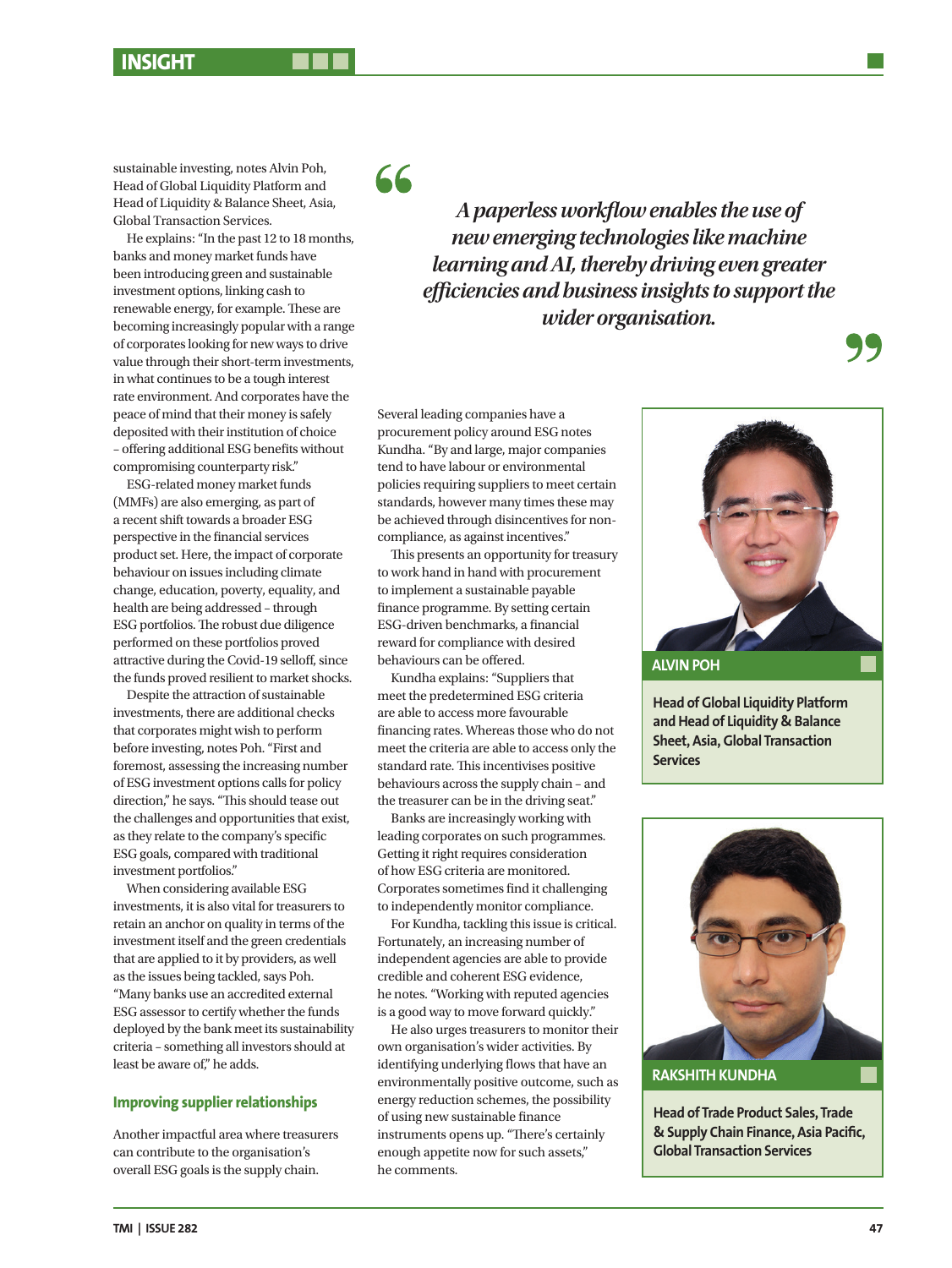An example of the tools that Thind is referring to is Bank of America's Intelligent Receivables® solution. This is an AI-driven matching solution that helps to take the manual work out of reconciling receipts. Intelligent Receivables® scans all remittances for critical information, then enriches the payments with that data and matches them to the corporate's open invoice file. By using this solution, finance teams can enjoy nearly 100% data capture and straight-through reconciliation levels that may reach 90% or more.

# **Engaging with digital**

Aside from financial solutions, digitising paper processes is another area where treasurers can make an immediate ESG impact, says Param Thind, Head of Digital Channels & Revenue Management, Asia Pacific, Global Transaction Services. An obvious place to start removing paper is from day-to-day interactions. This could include the way invoices are issued, payments are made, and how information such as bank statements is received from banks.

Thind comments: "These might seem like small changes, but they all add up, reducing the overall amount of paper usage across the organisation." Unlocking and supporting these incremental improvements have, he continues, been a core element of Bank of America's client education programme for many years. "It helps not just as part of the ESG effort, but also in driving cost and process efficiencies, so whichever way you look at it, it makes a great deal of sense to digitise and automate."

For those who are yet to fully digitise their treasury operations, Thind relays some best practice suggestions from large corporates he has worked with on dematerialisation and automation projects. He believes the starting point must be to look at all existing workflows and paper usage, not just within treasury and finance,

# **WHY DOES ESG MATTER?**

According to Thind, the benefits of proactively embracing ESG as part of business as usual extend far beyond just feel-good factors. "A robust ESG programme typically translates into more sophisticated risk management, access to new pools of capital, an improved corporate brand, and ultimately – sustainable long-term growth."

To read more about why ESG is the future of business – and treasury – read the first article in this series: https://treasury-management.com/articles/why-esg-is-the-future-of-thebusiness-and-treasury/

but also within connected departments such as procurement and payroll.

Thind elaborates: "This means breaking down every process where treasury is involved into its component parts. By doing this, treasury leaders can effectively create a process blueprint – which is a worthwhile exercise in itself. Through the creation of this 'master blueprint', treasury shall also be able to identify and bring to the surface, all the cost and process inefficiencies that paper usage creates."

Once the paper processes are identified, the next step is to explore the different systems and solutions available to solve these issues. "This is how treasury can begin to move further towards digitisation – and then digitalisation – adding greater value to the organisation in the process."

After all, he says, there are so many options for digital payment and electronic information exchange today that there is really no good reason to continue using paper. "What's more, a paperless workflow enables the use of new emerging technologies like machine learning and AI [artificial intelligence], thereby driving even greater efficiencies and business insights to support the wider organisation."

### **Digitisation via CashPro Online**

Bank of America's award winning e-banking platform, CashPro Online, offers more than just the capability to conduct online transactions and review account activity. With CashPro Assistant – a suite of digital solutions designed to simplify onboarding and service – clients get a better service experience, including the ability to electronically exchange and sign documents, create and monitor online service requests and track international wire payments in real time, all within one convenient platform.

He continues: "Everyone benefits from the switch to digital. Removing paper reduces the ecological damage caused by

 $66$ 

*Treasurers should most definitely aim to be part of a cross-functional ESG committee as they will be able to provide strategic inputs on the allocation of funds for ESG purposes.*